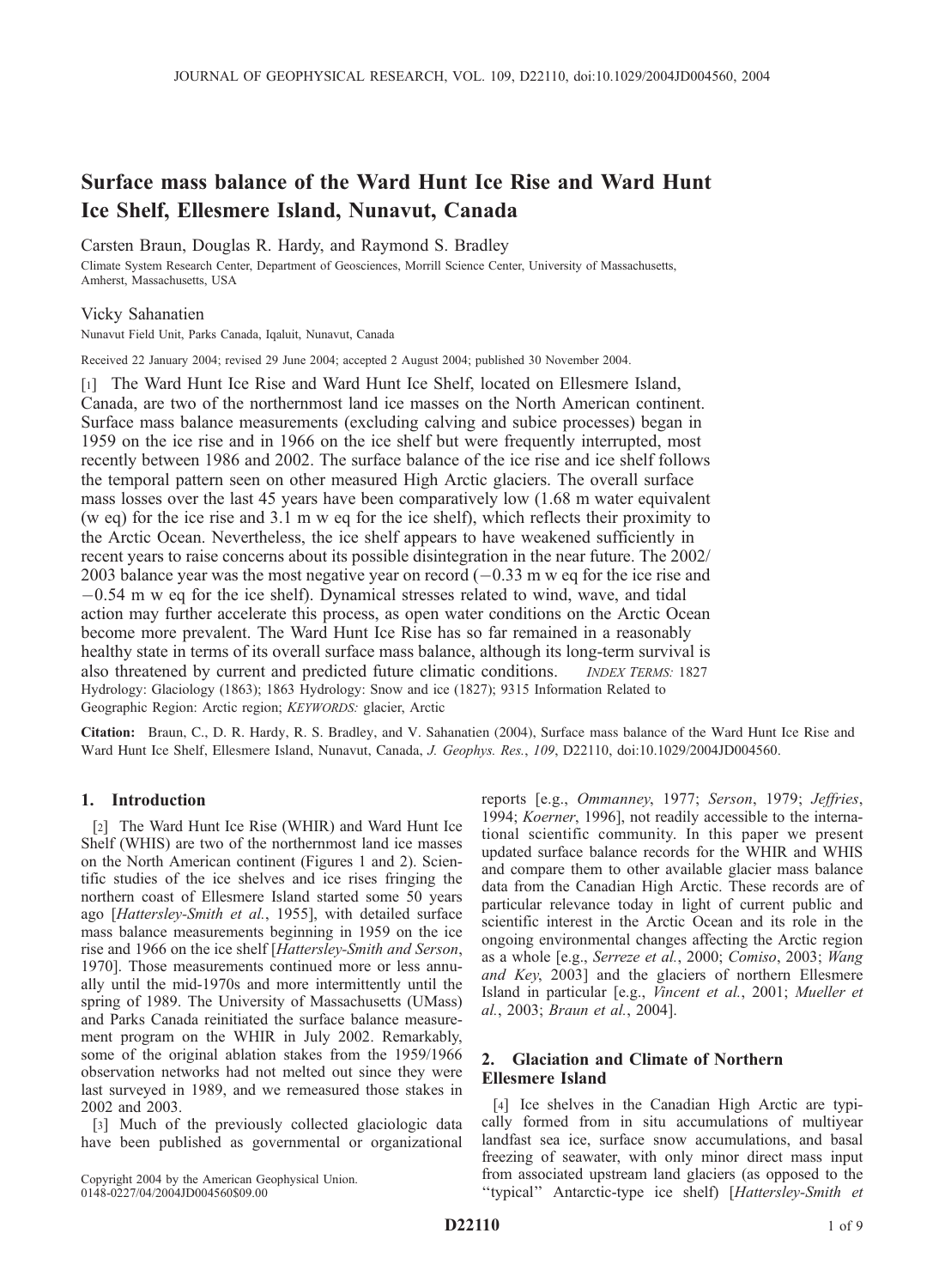

Figure 1. Canadian High Arctic archipelago. Glaciers with long-term mass balance data are indicated by open circles (WHIR/WHIS, Ward Hunt Ice Rise/Ward Hunt Ice Shelf; DG, Drambuie Glacier; MGIC, Meighen Ice Cap; WG/BG, White and Baby Glaciers; DIC, Devon Ice Cap NW; MLIC, Melville South Ice Cap). The operational long-term weather stations (RES, Resolute Bay; EUR, Eureka; ALR, Alert) are indicated with solid squares.

al., 1955; Vincent et al., 2001]. The ice shelves along Ellesmere Island's north coast formed initially some 3000 – 4000 years ago [Evans and England, 1992; Jeffries, 1994] as climatic conditions in the High Arctic deteriorated from the early-middle Holocene warm phase [Bradley, 1990]. The entire northern coastline of the island appears to have been fringed by a continuous ice shelf  $\sim$  500 km in length as late as the turn of the century [Vincent et al., 2001]. This large Ellesmere Ice Shelf progressively disintegrated over the course of the twentieth century, and today only  $\sim$ 10% remains [Vincent et al., 2001], the largest remnant being the Ward Hunt Ice Shelf (Figure 2). The ice shelf fractured into two distinct pieces south of Ward Hunt Island between 2000 and 2002, after experiencing some 20 years of relative stability [Mueller et al., 2003]. The causes behind the disintegration of the Ellesmere and Ward Hunt Ice Shelves over the last 100 years are still a subject of debate but are likely a combination of several mechanisms, including wind, wave, and tidal action, pressure by Arctic Ocean pack ice, and recent climate change [*Vincent et al.*, 2001; Mueller et al., 2003]. The Ward Hunt Ice Rise (Figure 2) is between 40 and 100 m thick and formed within the last  $\sim$ 1500 years when the ice shelf thickened and grounded on the isostatically uplifted seafloor north of Ward Hunt Island [Lyons et al., 1972].

[5] The lowest glaciation levels and equilibrium line altitudes (ELAs) in the Northern Hemisphere are found today along the northern coast of Ellesmere Island [Miller et al., 1975], as manifested by coastal ice caps and marine ice shelves (such as the WHIR and WHIS). Frequent fog and low stratus clouds, associated with airflow from the Arctic Ocean, lead to reduced summer ablation in its immediate vicinity [Paterson, 1969; Hattersley-Smith and

Serson, 1970; Koerner, 1979]. At the same time, the Arctic Ocean represents a local moisture source [Bradley and Eischeid, 1985; Jeffries and Krouse, 1987], leading to increased precipitation along the coast relative to the interior parts of Ellesmere Island [Koerner, 1979; Edlund and Alt, 1989]. However, this ''Arctic Ocean effect'' is limited to a narrow zone right along the coastline. By contrast, the highest ice margins and ELAs in the Canadian High Arctic (800– 1000 m above sea level (asl)) occur on the other side of the British Empire/U.S. Range, on the dry plateau highlands of northeastern Ellesmere Island [Miller et al., 1975; Koerner, 1979; Braun et al., 2004].

#### 3. History of the Surface Mass Balance Measurements

## [6] Surface balance measurements on the Ward Hunt Ice Shelf began indirectly with R. E. Peary's quest for the North Pole at the turn of the twentieth century [Peary, 1907]. During the first scientific exploration of Ellesmere Island's north coast in 1953, G. Hattersley-Smith and colleagues discovered one of Peary's old campsites from 1906 [Hattersley-Smith et al., 1955]. Their finding implies that there was no net accumulation of mass on the ice rise and ice shelf for the first half of the twentieth century [Hattersley-Smith and Serson, 1970]. Comprehensive surface balance measurements began in 1959 on the WHIR and in 1966 on the WHIS, with earlier estimates based on limited observations available from 1954 to 1958 [Sagar, 1962; Hattersley-Smith and Serson, 1970]. The 1959-1968 ice rise and 1966–1968 ice shelf data were published by Hattersley-Smith and Serson [1970], and the records up until 1976 were further assessed by Serson [1979]. In addition, Ommanney [1977] and Koerner [1996] compiled parts of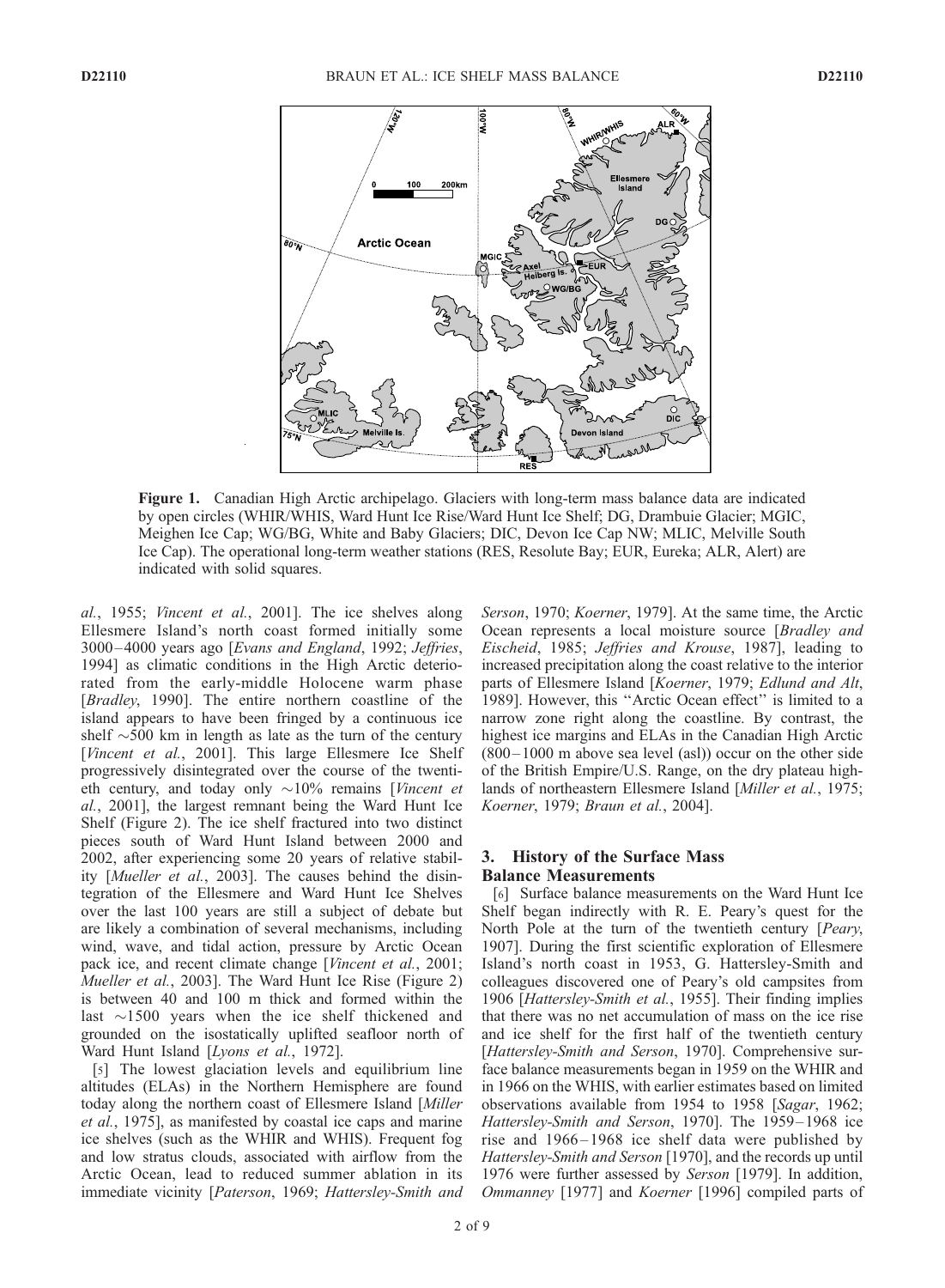

Figure 2. (a) Ward Hunt Ice Rise and surrounding Ward Hunt Ice Shelf. Solid circles mark the ablation stakes installed on the ice rise in 2002. The approximate locations and extents of the original 1959/1966 stake networks on the WHIR (labeled 1) and the WHIS (labeled 2) are indicated by rectangles [Serson, 1979]. The Ward Hunt Island weather station (WHI AWS, solid square) is located at  $\sim 81^{\circ}05'N$  and 74°09'W. (b) RADARSAT 1 image of the Ward Hunt Ice Rise and surrounding Ward Hunt Ice Shelf, 30 August 1998. The ice shelf surface shows the characteristic series of long, parallel ridges and troughs, which form elongated meltwater lakes each summer. Recent calving events have altered the northern margin of the ice shelf [*Mueller et al.*, 2003]. (Modified from *Vincent et al.* [2001, Figure 2], reproduced with their permission.)

both records. The late Harold Serson also meticulously brought together annual summaries of all surface balance measurements on the ice rise and ice shelf up until 25 May 1986 as a comprehensive, handwritten table (dated 1 May

1989). Those data have been discussed by *Jeffries* [1994]. The ablation stake networks were remeasured by R. Fiennes and colleagues on 9 March 1989, allowing H. Serson to calculate the cumulative surface balance of the WHIR and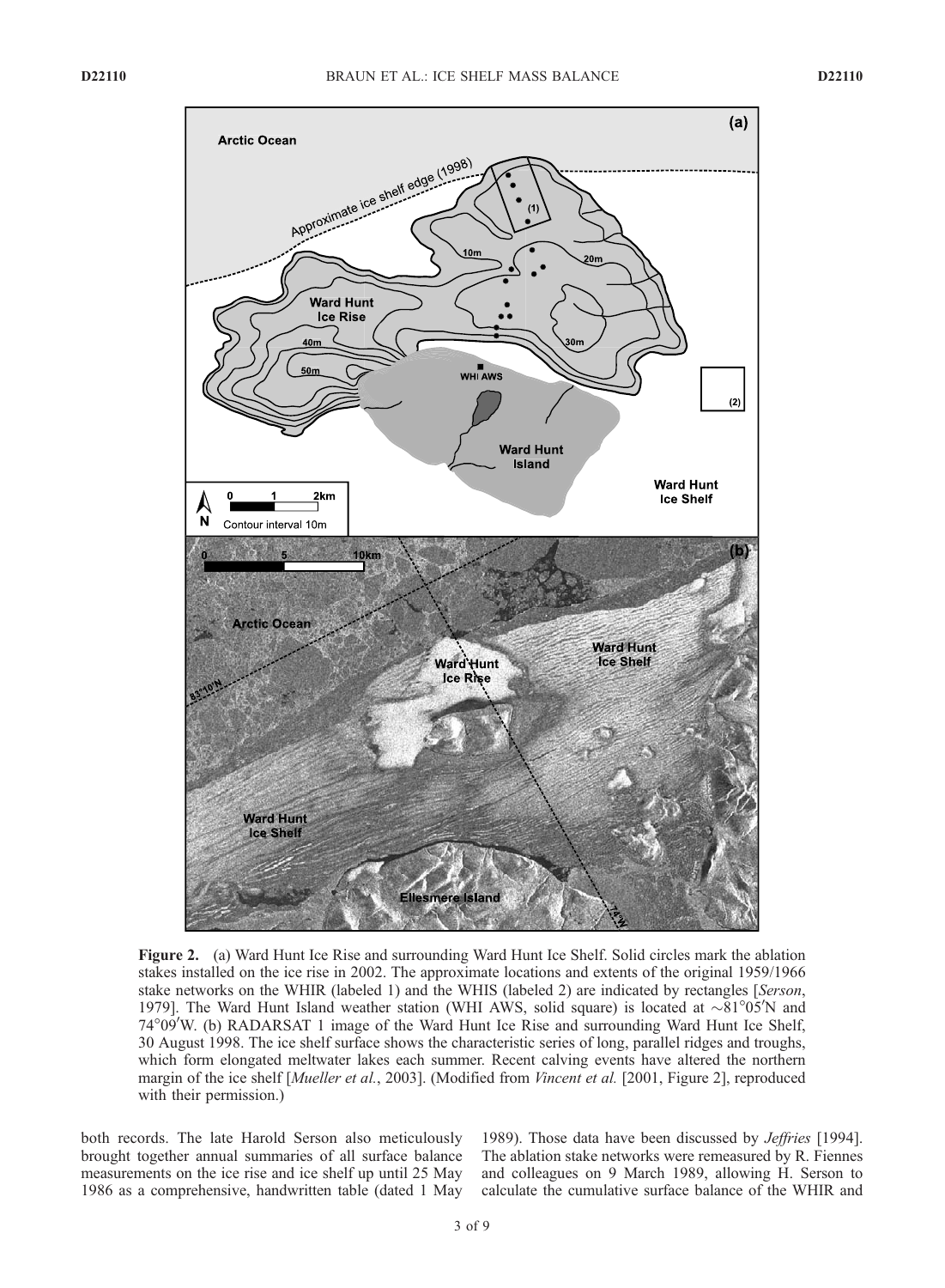WHIS between 1986 and 1989 (M. O. Jeffries, personal communication, 2003). In 2002, UMass and Parks Canada personnel installed a new stake transect across the ice rise (Figure 2); remaining usable ablation stakes from the original 1959/1966 networks were measured in 2002 and 2003.

## 4. Details of the Surface Mass Balance Measurements

[7] The ablation stake networks on the Ward Hunt Ice Rise and Ice Shelf (Figure 2) were designed to measure surface balance changes (excluding calving losses or subice processes) within a relatively restricted area of  $\sim$ 1 km<sup>2</sup> [Serson, 1979]. The surface balance records of the WHIR and WHIS therefore do not represent glacier-wide integrated values. Ice rise measurements began in 1959 at 45 ablation stakes [Sagar, 1962] that were installed in a grid pattern at the ice rise's northern margin. The interior and higherelevation areas were not included in the original measurements. On the ice shelf, 100 ablation stakes were installed in 1966 in a 10  $\times$  10 grid pattern (Figure 2), thought to be representative of  $\sim 10 \text{ km}^2$  of the larger ice shelf surface [*Ommanney*, 1977]. The number of ablation stakes measured each year decreased over time, as stakes melted out of the ice or were otherwise lost [Serson, 1979]. This reduced stake density and coverage, but the accurate number and location of stakes used to determine each yearly value is largely unknown. We consider  $\pm 50\%$  as a conservative uncertainty estimate for the presented surface balance data [Hattersley-Smith and Serson, 1970]. Field measurements were conducted annually as early as 9 March (1989) and as late as 24 June (1967). Measurements of winter snow accumulation (snow depth and density) thus represent an 8 – 10 month long window of snow accumulation since the end of the previous summer's ablation season [*Jeffries*, 1994]. The winter balance  $(b_w)$  for each site was determined as the average of all available individual stake measurements [Serson, 1979]. The average change in ice surface height from the previous year's measurement yielded the summer balance  $(b_s)$  for each site. Superimposed ice formation and summer snowfall were not explicitly measured. The annual net surface balance was then calculated as

 $b_n = b_w - b_s.$ 

[8] On the ice rise we discovered 19 original ablation stakes in 2002, still in excellent condition, and we were able to compare 16 of them with their last measurement on 9 March 1989. We were unable to find seven stakes measured in 1989, and we assume that they melted out at some point between 1989 and 2002. We did find three additional stakes on the ice rise, which had not been measured in 1989, presumably missed because of darkness and otherwise difficult circumstances in early March. In 2003 we remeasured the original ablation stake network and the stake transect across the WHIR installed in 2002.

[9] On the ice shelf, logistic constraints in 2002 prevented a comprehensive survey of the 1966 stake network, but two original ablation stakes in usable condition were located. We discovered four additional usable stakes during a detailed survey of the ice shelf on 10 August 2003. We were able to match all six recovered stakes with their 1989 measurements, and we assume that the other nine found by Fiennes and colleagues melted out sometime between 1989 and 2003. We averaged ice surface height change values from the 16 ice rise and 6 ice shelf stakes and multiplied the average values by 0.9 [cf. Hattersley-Smith and Serson, 1970] to express net surface balance changes in water equivalent (w eq) for  $1989-2002$  (WHIR) and  $1989-$ 2003 (WHIS).

### 5. Surface Mass Balance of the Ward Hunt Ice Rise and Ice Shelf

[10] Figure 3 presents the surface balance records of the Ward Hunt Ice Rise and Ward Hunt Ice Shelf (1954–2003). The annual surface balance records are continuous, but measurements after 1976 occurred more intermittently (except for several years in the early 1980s), resulting in many multiyear balances. The absence of interannual variability between 1986 and 2002 reflects the aforementioned gap in the observations. Separately measured winter and summer balances are available for about half of all years on record. The 1954– 1958 values are estimates based on limited measurements on the ice rise and ice shelf [Sagar, 1962; Hattersley-Smith and Serson, 1970].

[11] Winter snow accumulation has remained relatively constant from year to year on the ice rise and ice shelf (Figure 3) and compares well with values reported by Jeffries and Krouse [1987] for larger-scale snow surveys along the north coast of Ellesmere Island between 1982 and 1985 [Jeffries, 1994]. In contrast, summer ablation has been considerably more variable from year to year and largely controls annual surface balance variations. Both records show infrequent positive surface balance years (e.g.,  $1963 - 1965$  and  $1972 - 1973$ ), but overall negative years dominate [Jeffries, 1994]. Summer and annual surface balances have been consistently more negative on the ice shelf compared to those on the ice rise. These differences are consistent with the observations by Lister [1962], Sagar [1962], Hattersley-Smith and Serson [1970], Serson [1979], and Jeffries [1994] and appear to be related to the characteristic ridge/trough topography [Koenig et al., 1952] and associated formation of elongated meltwater lakes on the ice shelf surface (Figure 2). Ablation within these meltwater lakes is enhanced relative to the ice shelf ridges (or the ice rise) by the continuous presence and flow of liquid water [Hattersley-Smith, 1957; Lister, 1962].

[12] Annual and summer balances for individually measured years (i.e., excluding those annual values calculated as averages of multiyear balances) are highly correlated between the WHIR and WHIS, whereas the correlation for the respective winter balances is much lower (Table 1). We used this high degree of statistical association to extend the ice shelf record back to 1959 (using a simple linear regression), which allows a better comparison of the respective cumulative surface balances. Since 1959, there has been an overall surface mass loss of 1.68 m w eq on the WHIR  $(0.04 \text{ m} \text{ w } \text{eq/yr})$  and of 3.1 m w eq on the WHIS  $(0.07 \text{ m})$ w eq/yr) (Figure 3c). Between 1989 and 2002 the ice rise lost 0.44 m w eq of ice (0.03 m w eq/yr), whereas the ice shelf experienced an overall surface mass loss of 1.03 m w eq between 1989 and 2003 (0.07 m w eq/yr). Measurements of two WHIS stakes indicate that  $\sim$ 50% of this mass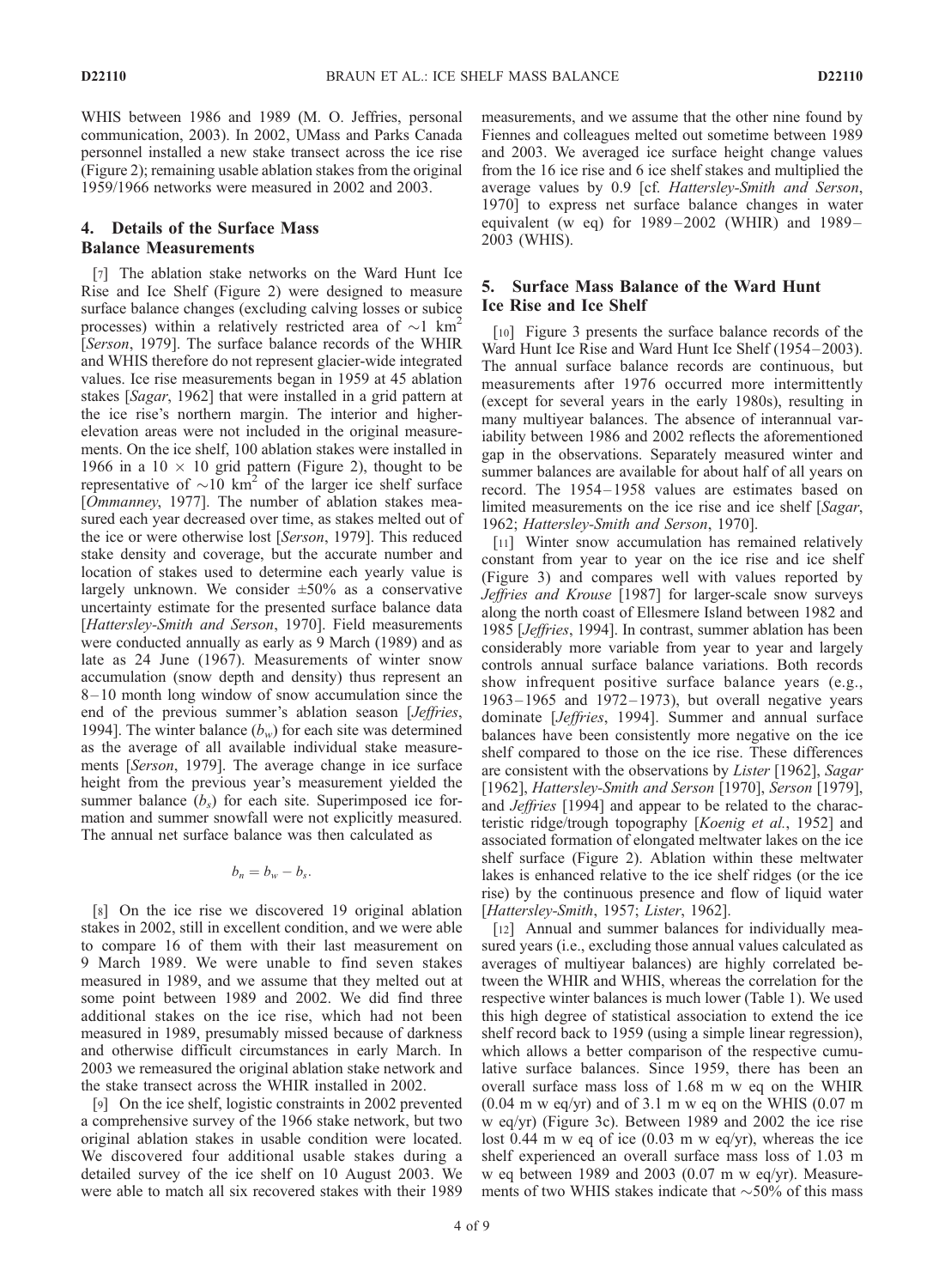

Figure 3. Surface mass balance of the Ward Hunt Ice Rise and Ward Hunt Ice Shelf (1954–2003). (a) WHIR: winter (open bar), summer (shaded bar), and annual (solid circle) surface balance. (b) WHIS: winter (open bar), summer (shaded bar), and annual (solid square) surface balance. (c) WHIR (circle) and WHIS (square) cumulative surface balance (1959–2003). Annual balance values from 1955 to 1958 (crosses) are a multiyear balance estimate based on limited measurements [Hattersley-Smith and Serson, 1970]. The 1954 winter and annual balance estimates are from Sagar [1962] and Hattersley-Smith and Serson [1970]. Annual values calculated as averages of multiyear balances are indicated by open triangles. The 1959 – 1965 values for the WHIS (open squares and dotted line) are calculated using a linear regression.

(0.54 m w eq) was lost during the 2003 balance year. The year 2003 was also the most negative individually measured year on record for the WHIR, with an annual surface mass loss of 0.33 m w eq. Measurements along the new stake transect showed that the WHIR was entirely in the ablation zone in 2003. Ice surface lowering was greatest  $(60 - 70$  cm) at lower elevations near the ice margin (i.e., area of original stake network) and much less  $(\sim 20 \text{ cm})$  at higher-elevation stakes toward the center of the ice rise.

[13] It is important to note that the 1989–2003 surface balance  $(-1.03 \text{ m} \text{ w eq})$  of the WHIS is based on measurements at only six ablation stakes. *Lister* [1962], Sagar [1962], Hattersley-Smith and Serson [1970], and Serson [1979] have commented on the high degree of local variability in accumulation and ablation; thus the 1989 – 2003 ice shelf value needs to be viewed with caution. We consider the 1989–2002 net surface balance of the WHIR  $(-0.44 \text{ m} \text{ w} \text{ eq})$  as more reliable because it represents an average of 16 individual stake measurements. However, the latter parts of both records may progressively underestimate actual surface mass losses, as the total number of stakes contributing to each annual average decreased, with those at (locally) high melt locations (e.g., stakes inside ice shelf meltwater lakes) likely to have been lost earlier. One must also keep in mind that these records represent a relatively

Table 1. Summary of Surface Mass Balance Measurements (1959 – 2003) on the Ward Hunt Ice Rise and Ward Hunt Ice Shelf <sup>a</sup>

| Winter Balance                                             |                         |         |
|------------------------------------------------------------|-------------------------|---------|
| Mean snow depth, m                                         | 0.52(0.48)              | 0.50    |
| Mean snow bulk density                                     | 0.35(0.36)              | 0.31    |
| Mean snow accumulation, m w eq                             | 0.18(0.17)              | 0.15    |
| Number of years measured                                   | 21                      | 16      |
| Coefficient of determination $R^2$ , 16 years              | 0.41 ( $p = 0.008$ )    |         |
| Summer Balance                                             |                         |         |
| Mean ablation, m w eq                                      | $-0.17(-0.18)$          | $-0.20$ |
| Number of years measured                                   | 16                      | 11      |
| Coefficient of determination $R^2$ , 11 years              | $0.84$ ( $p < 0.0001$ ) |         |
| Annual Balance                                             |                         |         |
| Mean annual balance, m w eq                                | $-0.04$                 | $-0.07$ |
| Cumulative annual balance, m w eq                          | $-1.68$                 | $-3.1$  |
| Number of years measured                                   | 45                      | 45      |
| Coefficient of determination $R^2$ , 12 years <sup>b</sup> | 0.89(p < 0.0001)        |         |
|                                                            |                         |         |

<sup>a</sup>Ward Hunt Ice Shelf (WHIS) measurements began in 1966. The 1959– 1965 values were estimated from Ward Hunt Ice Rise (WHIR) measurements. Values in parentheses refer to years with measurements at both sites.

<sup>b</sup>Only individually measured years are used (i.e., excluding annual values based on averages of multiyear surface balances).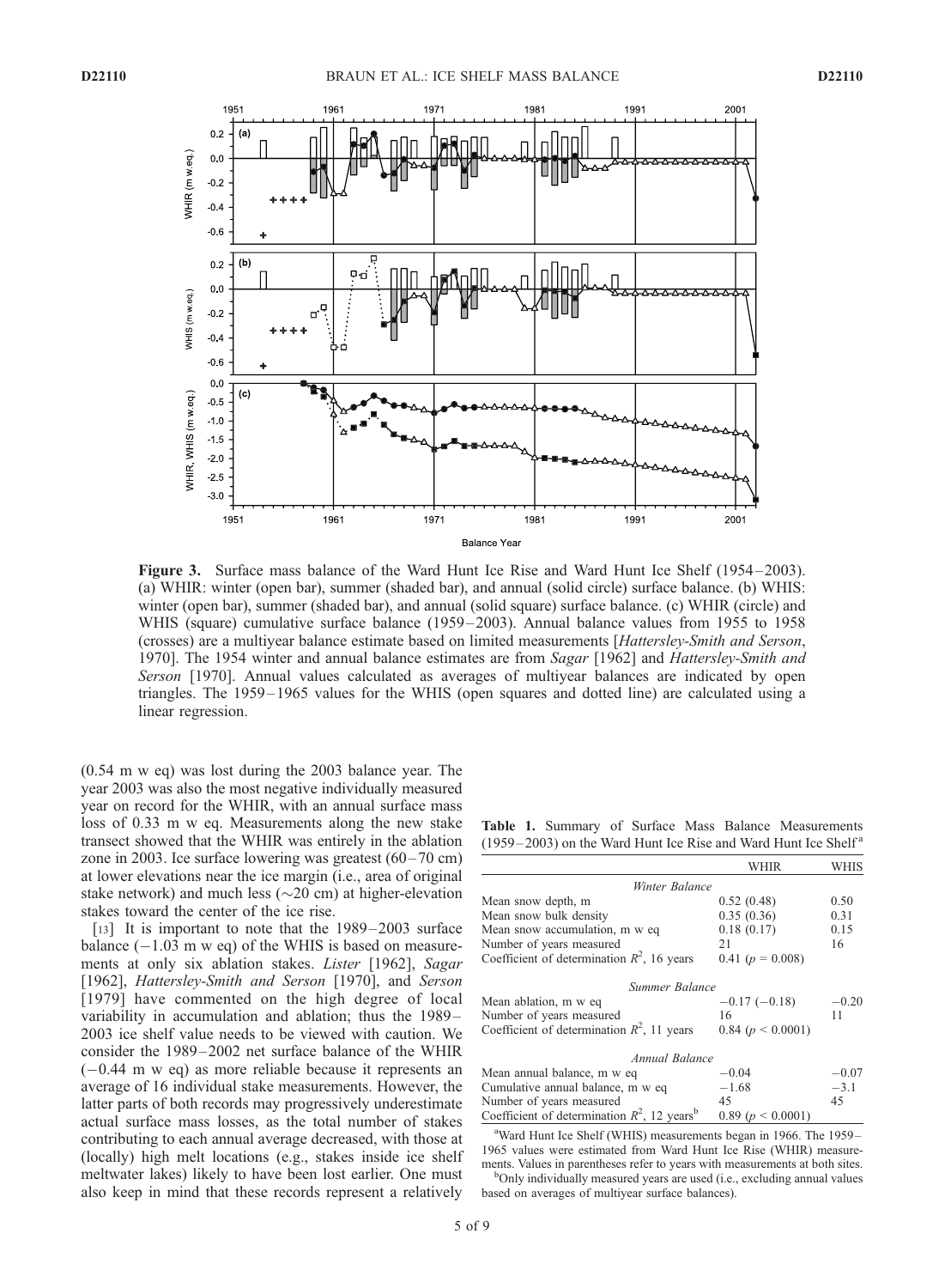

Figure 4. Decadal mass balance means for selected Canadian High Arctic glaciers (1961–2000). Shaded region indicates the composite range in decadal values for the White Glacier, Devon Ice Cap, and Meighen Ice Cap, with the decadal mean for this group of glaciers indicated by a dotted line. The decadal mean combined surface mass balance for the WHIR and WHIS is shown by a solid line.

small area at both sites (Figure 2). In addition, the ice shelf stakes are only useful to gauge mass changes at the ice shelf's upper surface, providing no information about mass gains or losses occurring at the bottom of the floating ice shelf through melting and accretion of seawater [cf. Hattersley-Smith and Serson, 1970]. Past ice thickness estimates for the WHIS range between 40 and 60 m [Crary, 1958; Jeffries and Krouse, 1984; Jeffries, 1994], although Mueller et al. [2003] have shown evidence for a substantial thinning of the ice shelf (down to  $\sim$ 25 m) since 1980, at least in one area south of Ward Hunt Island.

#### 6. Comparisons With Other High Arctic Glaciers

[14] The mass balance of all monitored glaciers in the Canadian High Arctic has been predominantly negative over the last four decades [Koerner, 1996; Dowdeswell et al., 1997; Serreze et al., 2000], with a consistent turn toward increasingly negative values during the 1990s (Figure 4 and Table 2). The surface balances of the WHIR and WHIS track this general temporal pattern, but the magnitude of their surface mass losses has been comparatively low, especially for the most recent decade  $(1991–2000)$ . This difference, and more fundamentally, the existence and survival of the WHIR and WHIS, reflects the localized influence of the Arctic Ocean on the prevailing climatic conditions along the northern coast of Ellesmere Island [Paterson, 1969; Koerner, 1979]. The glacier-wide integrated mass balance of the WHIR has probably been much less negative than the data from the restricted original observation network would suggest, as the ice rise supported an interior accumulation area for much of the last 45 years. Within the original stake network (Figure 2), ablation stakes at lower elevations and closer to the ice margin experienced considerable surface lowering since 1989, whereas the more interior stakes (above  $\sim$ 15 m asl) actually showed net mass gains. The stake evidence is corroborated by the nature of the ice surface observed in 2002 and 2003. Considerable accumulations of wind-blown dust, together with welldeveloped cryoconite holes, are characteristic at lower elevations near the ice margin, whereas the ice surface toward the center and higher elevations of the ice rise is very clean, white ice.

[15] The closest glaciological analogue to the WHIR and WHIS in the Canadian High Arctic is the Meighen Ice Cap, a low-elevation, coastal ice cap located  $\sim$  500 km to the southwest on Meighen Island (Figure 1). The existence and survival of this ice cap and its continued survival have also

|                          |  |  |  |  |  | Table 2. Summary of Glacier Mass Balance Records From the Canadian High Arctic and Decadal Mean July Air Temperature at Ward |  |
|--------------------------|--|--|--|--|--|------------------------------------------------------------------------------------------------------------------------------|--|
| Hunt Island <sup>a</sup> |  |  |  |  |  |                                                                                                                              |  |

| Glacier Name                         | $1951 - 1960$<br>Mean | $1961 - 1970$<br>Mean | $1971 - 1980$<br>Mean | $1981 - 1990$<br>Mean | $1991 - 2000$<br>Mean | $1961 - 2000$<br>Mean/Cumulative |
|--------------------------------------|-----------------------|-----------------------|-----------------------|-----------------------|-----------------------|----------------------------------|
| Ward Hunt Ice Rise                   | $-0.310^{b}$          | $-0.05$               | 0.01                  | $-0.03$               | $-0.03$               | $-0.03/-1.11$                    |
| Ward Hunt Ice Shelf                  | $-0.34^{\circ}$       | $-0.12^{\circ}$       | $-0.03$               | $-0.04$               | $-0.04$               | $-0.06/-2.2$                     |
| Drambuie Glacier <sup>d</sup>        | NA                    | NA                    | NA                    | $-0.40$               | $-0.51$               | NA                               |
| Melville South Ice Cap <sup>e</sup>  | NA                    | 0.01 <sup>e</sup>     | $-0.20$               | $-0.15$               | $-0.38$               | $-0.18/-7.01$                    |
| Meighen Ice Cap                      | NA                    | $-0.08$               | $-0.06$               | $-0.02$               | $-0.18$               | $-0.08/-3.35$                    |
| Devon Ice Cap NW                     | NA                    | $-0.08$               | $-0.01$               | $-0.05$               | $-0.14$               | $-0.070/-2.82$                   |
| Baby Glacier <sup>t</sup>            | NA                    | $-0.06$               | $-0.01^{\text{t}}$    | NA                    | $-0.29$               | NA                               |
| White Glacier                        | NA                    | $-0.08$               | $-0.03$               | $-0.16$               | $-0.27$               | $-0.14/-5.46$                    |
| July air temperature, $e, g \circ C$ | 1.22                  | 1.04                  | 0.80                  | 0.93                  | 0.99                  | 0.94                             |

a Decadal mean annual balance values are in m w eq. White/Baby Glacier data are from J. G. Cogley, Glaciology at Trent (available online at http:// www.trentu.ca/geography/glaciology.2003/glaciology.htm), and Drambuie Glacier, Melville South Ice Cap, Meighen Ice Cap, and Devon Ice Cap NW data were provided by R. M. Koerner (personal communication, 2003). NA means not available.

<sup>b</sup>Limited measurements began in 1954. Detailed measurements started on the WHIR in 1959. The 1959/1960 WHIS values are estimated from WHIR measurements.

 $\textdegree$ Measurements began in 1966; 1961–1965 values are estimated from WHIR measurements.

d Drambuie Glacier measurements began in 1977 (''index'' balance only; R. M. Koerner, personal communication, 2003).

e Melville South Ice Cap measurements began in 1963.

fBaby Glacier measurements were interrupted between 1978 and 1989 [Adams et al., 1998].

<sup>g</sup>Mean July temperature at Ward Hunt Island was reconstructed from Alert instrumental data.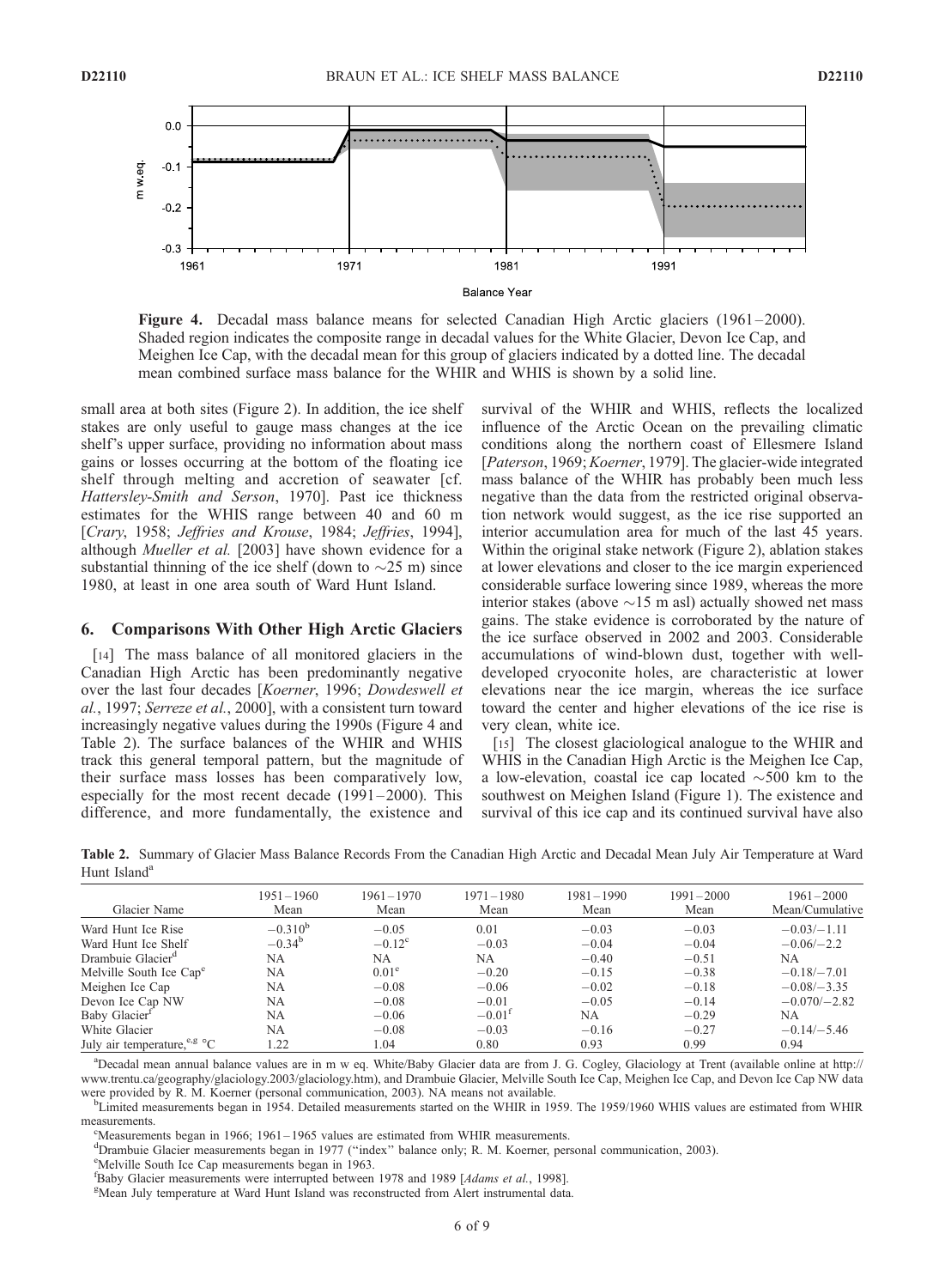

Figure 5. Reconstructed mean July air temperature at Ward Hunt Island (1950–2003), based on a transformation of corresponding Alert monthly temperature. The dotted line indicates the long-term trend between 1950 and 2003 ( $-0.002^{\circ}\text{C}$ ,  $p = 0.76$ ). The two solid lines show the 1950–1980 ( $-0.02^{\circ}\text{C}$ ,  $p =$ 0.15) and the  $1981 - 2003$  (0.03<sup>o</sup>C,  $p = 0.1$ ) trends, corresponding to the "presatellite" and "satellite" era of environmental observations in the Arctic [cf. *Comiso*, 2003]. The mean July air temperature in 1954 at Ward Hunt Island  $(2.2^{\circ}C)$  is indicated by a dashed line.

been explained by locally increased snow accumulation and reduced summer ablation because of its close proximity to the Arctic Ocean [Paterson, 1969; Alt, 1979; Koerner, 1979]. However, the 1990s have been by far the most negative mass balance decade for the Meighen Ice Cap (Table 2) and follow three decades with a weak trend toward less negative mass balance values [Dowdeswell et al., 1997].

#### 7. Surface Mass Balance and Climate Change

[16] Parks Canada has operated an automated weather station on Ward Hunt Island (Figure 2) since June 1995. Mean monthly air temperatures at Alert (Figure 1) and Ward Hunt Island are highly correlated, and we used a third-order polynomial regression to reconstruct a monthly climatology for Ward Hunt Island ( $R^2 = 0.994$ ;  $p = 0.09$ ; RMSE =  $0.94^{\circ}$ C;  $n = 5$  years). July is the only month of the year at Ward Hunt Island with a mean air temperature above freezing (Figure 5), making it a useful index for the surface balance of the ice rise and ice shelf [Serson, 1979; Vaughan and Doake, 1996]. There is no statistically significant trend in the data over the entire 54 year long record, although there have been increases in local, as well as Arctic-wide, summer temperatures, if one only looks at the last 20-30 years [cf. Vincent et al., 2001; Mueller et al., 2003; Comiso, 2003] or at changes since the end of the "Little Ice Age"  $(LIA)$  some  $100-$ 150 years ago. Decadal mean July air temperature has increased at Ward Hunt Island over the last few decades (Table 2), broadly matching the observed surface balance changes of the WHIR and WHIS (Figure 4) as well as decreases in Arctic Ocean sea ice extent and thickness [Rothrock et al., 1999; Comiso, 2002]. However, reduced Arctic Ocean sea ice could actually, at least to some extent, favor more positive surface balances of the WHIR and WHIS by locally increasing accumulation and reducing ablation via an enhanced Arctic Ocean effect [cf. Hattersley-Smith, 1960]. Increased summer snowfall may contribute only little additional mass to the ice rise and ice shelf, but it indirectly reduces ablation by raising the albedo of the ice and surrounding land surface [*Hattersley*-Smith and Serson, 1970; Alt, 1979]. However, it seems

doubtful that such a localized mechanism can sustain the WHIR and WHIS for much longer, as the direct effects of higher summer temperatures (i.e., increased surface melting) should at some point outweigh the localized secondary processes suppressing melt. This situation appears to have been reached on the Meighen Ice Cap farther to the south already during the 1990s (Table 2). It is interesting to note that the four warmest Julys of the last  $\sim$ 35 years (1993, 1998, 2002, and 2003) (Figure 5) all coincided with pronounced minima in Arctic Ocean sea ice cover [Serreze et al., 2003; NASA Goddard Space Flight Center, Recent warming of Arctic may affect worldwide climate, available at http://www.gsfc.nasa.gov/topstory/2003/1023esuice. html].

[17] Hattersley-Smith et al. [1955] predicted the disappearance of the WHIS by the year 2035 if summer conditions similar to those of 1954 (mean July air temperature of 5.6 $\rm ^{o}C$  at Alert and  $\rm {\sim}2.2\rm ^{o}C$  at Ward Hunt Island) were to become common. Such warm summers had not recurred at Alert over the last  $\sim$  40 years (Figure 5), until July 2003, which was the warmest July on record at Alert  $(6.8^{\circ}C)$  and Ward Hunt Island  $(2.9^{\circ}C)$ . Consequently, the WHIR and WHIS experienced probably their most negative surface balance year (Figure 3). The last several years have also seen considerable physical changes of the WHIS (such as enhanced calving from its northern margin, development of substantial cracks through the ice shelf, and ice shelf thinning) after two decades of relative stability [Vincent et al., 2001; Mueller et al., 2003].

[18] We hypothesize that the gradual mass losses over the last  $\sim$ 100 years may have weakened the ice shelf sufficiently to induce an irreversible disintegration in the near future. It seems likely that dynamic stresses on the ice shelf related to wave, wind, and tidal action have also increased in recent years, as open water conditions on the Arctic Ocean have become more prevalent [cf. Koenig et al., 1952; Mueller et al., 2003]. The refreezing of surface meltwater inside existing ice shelf cracks and fractures may act as an additional positive feedback mechanism [Scambos et al., 2000]. Once the ice shelf has disintegrated, it is unlikely to reform again unless climatic conditions deteriorate dramatically [Hattersley-Smith et al., 1955; Vaughan and Doake, 1996].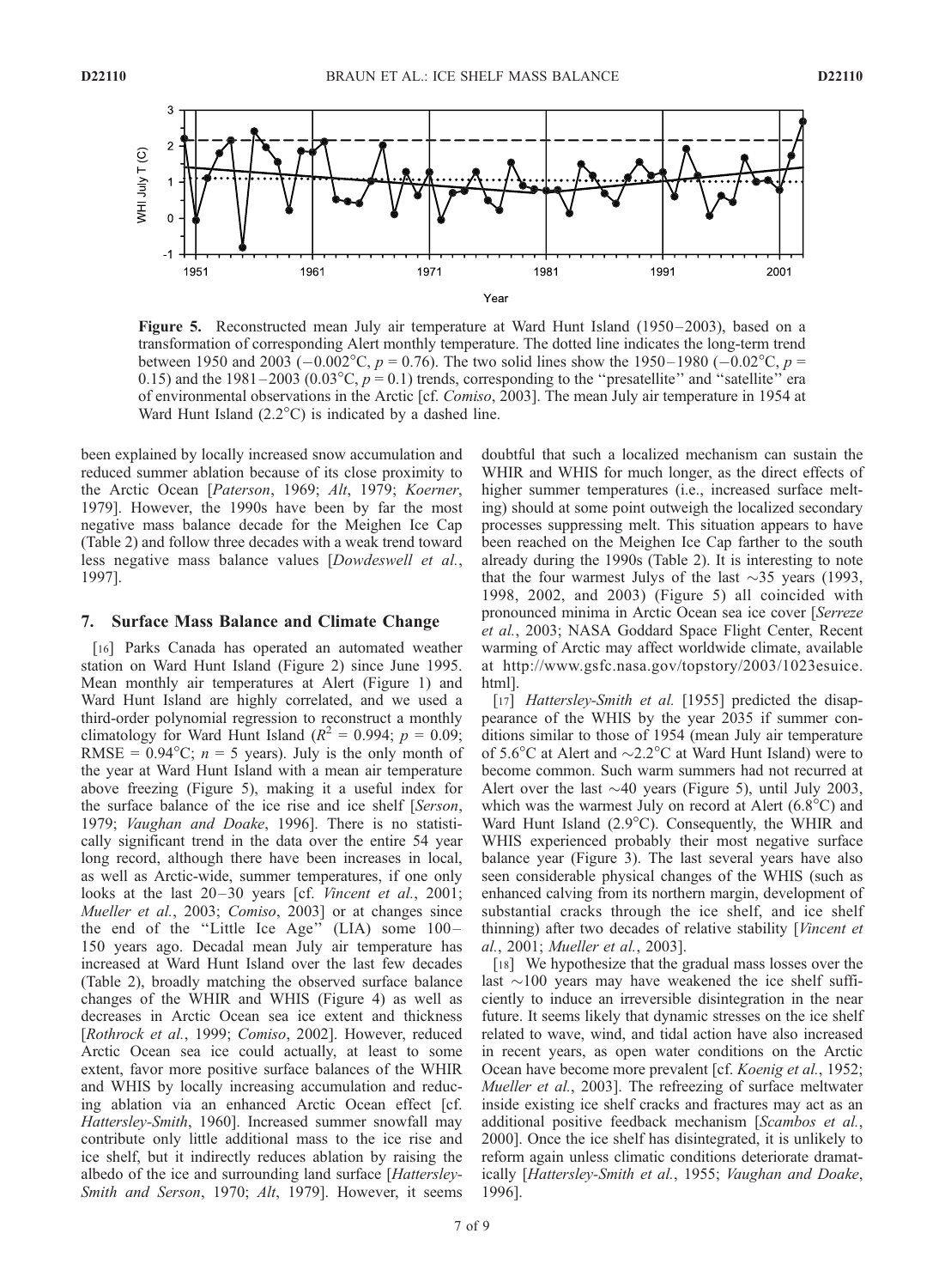[19] On the other hand, it is possible that we are witnessing merely an unusual phase of variability, as recorded before in terms of glacier mass balance during the comparatively warm 1950s and early 1960s. Those conditions, however, did not persist, and in fact, much of the Canadian High Arctic experienced overall colder summers and positive glacier mass balance from the mid-1960s to the mid-1970s [Bradley and Miller, 1972; Alt, 1987; Braun et al., 2004]. The probability of either interpretation must be assessed against the considerable environmental changes already underway in the Arctic [cf. Serreze et al., 2000; Comiso, 2003; Serreze et al., 2003; Wang and Key, 2003] and the consistency of climate model predictions for a continued, and perhaps accelerated, warming at high latitudes [e.g., Houghton et al., 2001; Johannessen et al., 2004; Walsh and Timlin, 2003] in the foreseeable future. Under such conditions the complete breakup of the WHIS may occur earlier than predicted by G. Hattersley-Smith 50 years ago.

#### 8. Summary and Conclusions

[20] We have compiled all surface mass balance data for the Ward Hunt Ice Rise and Ward Hunt Ice Shelf and updated both records through 2003. The surface balance of the ice rise and ice shelf track the mass balance changes of the other monitored High Arctic glaciers, but their surface mass losses over the last 45 years have been comparatively low. This difference reflects the localized influence of the Arctic Ocean on the climatic conditions along the north coast of Ellesmere Island. Nevertheless, overall ice shelf mass losses (including surface melting, reduction in ice thickness, and calving) since the end of the LIA appear to have reached a critical level in recent years, as evidenced by recent fracturing of the ice shelf [Mueller et al., 2003]. The floating ice shelf is particularly sensitive to short-term climatic variability, as its mass balance is not ''buffered'' by input from upstream land glaciers. Dynamical stresses related to wind, wave, and tidal action may also promote the breakup of the Ward Hunt Ice Shelf as open water conditions on the Arctic Ocean become more prevalent. If the ice shelf disintegrates, it cannot readily reform unless climatic conditions deteriorate dramatically (hysteresis effect) [cf. Hattersley-Smith et al., 1955]. This could leave the Ward Hunt Ice Rise as one of the last remnants of the once extensive ice shelves along the northern coast of Ellesmere Island. The ice rise has remained in a reasonably healthy state in terms of its overall mass balance for much of the last 45 years, although its long-term survival is also threatened by current and predicted future climatic conditions. A collapse of the WHIS would mean the disappearance of an important physical component of the High Arctic landscape and would lead to the destruction of a unique habitat for microbial-based ecosystems [Vincent et al., 2001].

[21] Acknowledgments. Research was supported by a U.S. National Science Foundation grant (OPP-9819362) to the University of Massachusetts and by Parks Canada (Nunavut Field Unit). The Polar Continental Shelf Project (Natural Resources Canada) provided superb logistical support. We thank Martin Jeffries (University of Alaska) for sharing H. Serson's original notes and tables, R. M. Koerner (Geological Survey of Canada) for the mass balance data used in Figure 4 and Table 2, Derek

Mueller (Université Laval) for his help with the 2002 Ward Hunt Ice Shelf measurements, Warwick Vincent (Université Laval) for sharing the RADARSAT image used in Figure 2, and three anonymous reviewers for their helpful comments.

#### References

- Adams, W. P., J. G. Cogley, M. A. Ecclestone, and M. N. Demuth (1998), A small glacier as an index of regional mass balance: Baby Glacier, Axel Heiberg Island, 1959–1992, Geogr. Ann., 80A(1), 37–50.
- Alt, B. T. (1979), Investigation of summer synoptic climate controls in the mass balance of Meighen Ice Cap, Atmos. Oceans, 17(3), 181-199.
- Alt, B. T. (1987), Developing synoptic analogs for extreme mass balance conditions on Queen Elizabeth Island Ice Caps, J. Clim. Appl. Meteorol.,  $26(11)$ ,  $1605 - 1623$ .
- Bradley, R. S. (1990), Holocene paleoclimatology of the Queen Elizabeth Islands, Canadian High Arctic, Quat. Sci. Rev., 9(4), 365 – 384.
- Bradley, R. S., and J. K. Eischeid (1985), Aspects of the precipitation climatology of the Canadian High Arctic, in Glacial and Glacio-Climatic Studies in the Canadian High Arctic, edited by R. S. Bradley, Contrib. Univ. Mass. Dep. Geol. Geogr., 49, 240-271.
- Bradley, R. S., and G. H. Miller (1972), Recent climatic change and increased glacierization in the eastern Canadian Arctic, Nature, 237, 385 – 387.
- Braun, C., D. R. Hardy, and R. S. Bradley (2004), Mass balance and area changes of four High Arctic plateau ice caps, 1959-2002, Geogr. Ann.,  $86A(1)$ , 43 – 52.
- Comiso, J. C. (2002), A rapidly declining Arctic perennial sea ice cover, Geophys. Res. Lett., 29(20), 1956, doi:10.1029/2002GL015650.
- Comiso, J. C. (2003), Warming trends in the Arctic from clear sky satellite observations, *J. Clim.*, 16(21), 3498-3510.
- Crary, A. P. (1958), Arctic ice island and ice shelf studies, part I, Arctic,  $11(1), 3-42.$
- Dowdeswell, J. A., et al. (1997), The mass balance of circum-Arctic glaciers and recent climate change, *Quat. Res.*,  $48(1)$ ,  $1-14$ .
- Edlund, S. A., and B. T. Alt (1989), Regional congruence of vegetation and summer climate patterns in the Queen Elizabeth Islands, Northwest Territories, Canada, Arctic, 42(1), 3-23.
- Evans, D. J. A., and J. England (1992), Geomorphological evidence of Holocene climatic change from northwest Ellesmere Island, Canadian High Arctic, Holocene, 2, 148-158.
- Hattersley-Smith, G. (1957), The rolls on the Ellesmere Ice Shelf, Arctic,  $10(1)$ , 32–44.
- Hattersley-Smith, G. (1960), Some remarks on glaciers and climate in northern Ellesmere Island, Geogr. Ann., 43(1), 45 – 48.
- Hattersley-Smith, G., and H. Serson (1970), Mass balance of the Ward Hunt Ice Rise and Ice Shelf: A 10 year record, J. Glaciol., 9(56), 247 – 252.
- Hattersley-Smith, G., A. P. Crary, and R. L. Christie (1955), Northern Ellesmere Island, 1953 and 1954, Arctic,  $8(1)$ ,  $3-36$ .
- Houghton, J. T., Y. Ding, D. J. Griggs, M. Noguer, P. J. van der Linden, and D. Xiaosu (Eds.) (2001), Climate Change 2001: The Scientific Basis— Contribution of Working Group I to the Third Assessment Report of the Intergovernmental Panel on Climate Change, Cambridge Univ. Press, New York.
- Jeffries, M. O. (1994), Marine ice, in Resource Description and Analysis: Ellesmere Island National Park Reserve, chap. 6, Nat. Resour. Conserv. Sect., Parks Can., Dep. of Can. Heritage, Winnipeg, Manit.
- Jeffries, M. O., and H. R. Krouse (1984), Arctic ice shelf growth, fjord oceanography and climate, Z. Gletscherkd. Glazialgeol., 20, 147-153.
- Jeffries, M. O., and H. R. Krouse (1987), Snowfall and oxygen-isotope variations off the north coast of Ellesmere Island, N.W.T., Canada, J. Glaciol., 33(114), 195-199.
- Johannessen, O. M., et al. (2004), Arctic climate change—Observed and modeled temperature and sea ice variability, Tellus, Ser. A, 56, 328 – 341, doi:10.1111/j.1600-0870.2004.00060.x.
- Koenig, L. S., K. R. Greenaway, M. Dunbar, and G. Hattersley-Smith (1952), Arctic ice islands, Arctic, 5(2), 67 – 103.
- Koerner, R. M. (1979), Accumulation, ablation and oxygen isotope variations on the Queen Elizabeth Islands ice caps, Canada, J. Glaciol.,  $22(86)$ ,  $25-41$ .
- Koerner, R. M. (1996), Canadian Arctic, in Report on Mass Balance of Arctic Glaciers, edited by J. Jania and J. O. Hagen, Rep. 5, pp. 5-8, Work. Group on Arct. Glaciol., Int. Arct. Sci. Comm., Oslo, Norway.
- Lister, H. (1962), Heat and mass balance at the surface of the Ward Hunt Ice Shelf, 1960, Res. Pap. 19, 54 pp., Arct. Inst. of N. Am., Calgary, Alberta, Canada.
- Lyons, J. B., R. H. Ragle, and A. J. Tamburi (1972), Growth and grounding of the Ellesmere Island Ice Rises, J. Glaciol., 11(61), 43-52.
- Miller, G. H., R. S. Bradley, and J. T. Andrews (1975), The glaciation level and lowest equilibrium line altitude in the high Canadian Arctic: Maps and climatic interpretation, Arct. Antarct. Alp. Res., 7(2), 155-168.